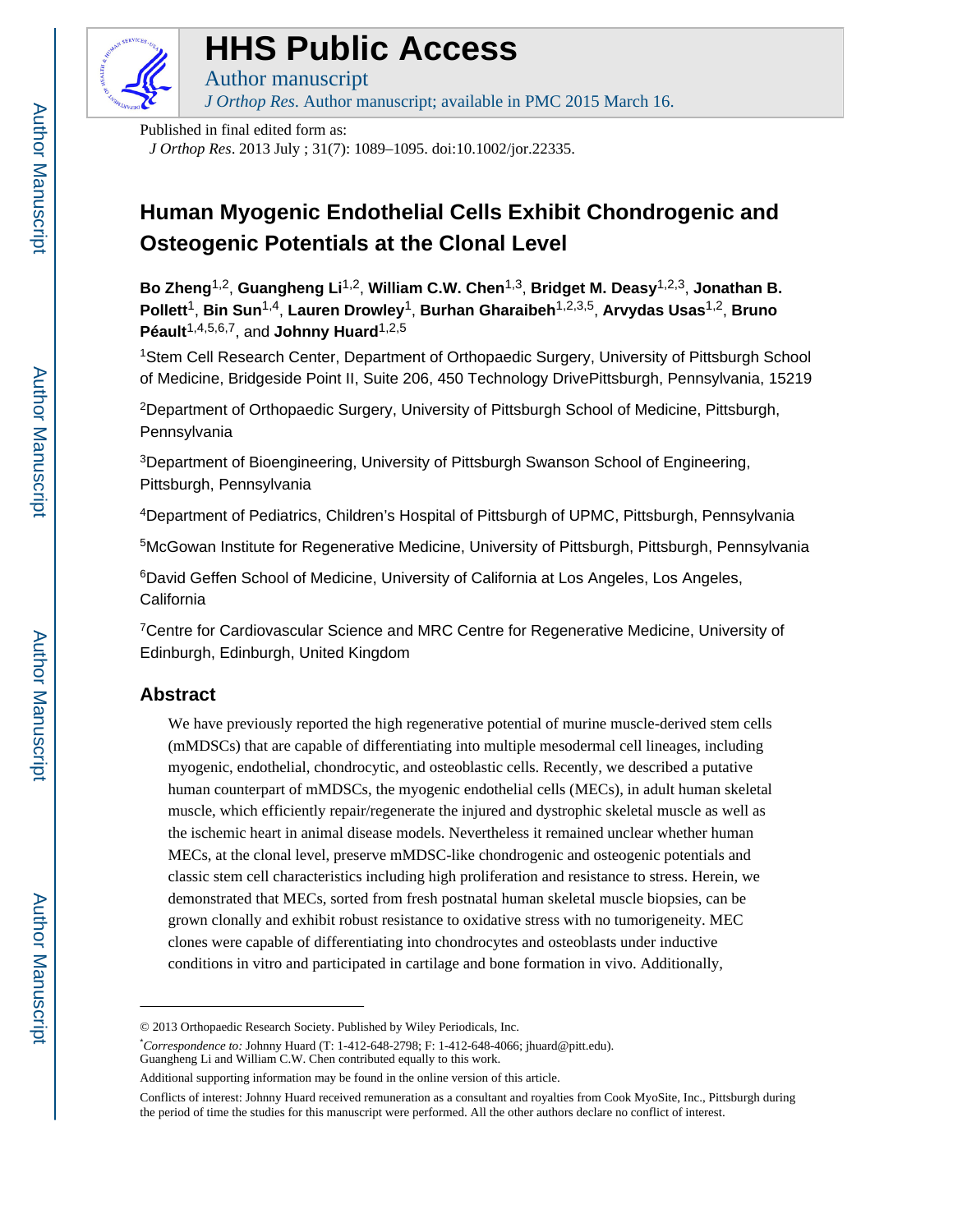adipogenic and angiogenic potentials of clonal MECs (cMECs) were observed. Overall, our study showed that cMECs not only display typical properties of adult stem cells but also exhibit chondrogenic and osteogenic capacities in vitro and in vivo, suggesting their potential applications in articular cartilage and bone repair/regeneration.

#### **Keywords**

myogenic endothelial cells; muscle stem cells; clonal analysis; osteogenesis; chondrogenesis

Recent studies suggest that stem/progenitor cell populations other than satellite cells repair/ regenerate skeletal muscle.<sup>1–7</sup> Our group previously reported that murine muscle-derived stem cells (mMDSCs), a unique population of myogenic stem cells isolated from the slowly adhering fraction of primary muscle cells by the "preplate" technique, proliferate long-term, self-renew, and differentiate into diverse cell lineages.  $8-13$  mMDSCs express markers typically associated with stem cells, including CD34 and Sca-1. However, expression of these markers in mMDSCs is highly influenced by extended cell culture, leading to the difficulties of finding a valid marker profile for prospective identification and purification of native mMDSCs.

Recently, we have prospectively purified by cell sorting a unique stem cell population associated with the vasculature in the human skeletal muscle.<sup>14</sup> These myogenic endothelial cells (MECs) (CD34+/CD56+/CD144+/CD45−), which presumably represent the human counterpart of mMDSCs, can undergo long-term proliferation, multi-lineage differentiation, and repair skeletal and cardiac muscles with high efficiency, similar to mMDSCs.<sup>14,15</sup> Although MECs have been characterized in our prior studies,  $14,15$  the true capacity of these cells to function as multi-lineage regenerative units has not yet been fully disclosed, especially in chondrogenesis and osteogenesis. One major limitation in characterizing their multipotent potential is the likely heterogeneous nature in stemness. In the present study, we investigated whether MECs, freshly sorted from adult human skeletal muscle based on their unique cell surface marker profile, preserve chondrogenic, and osteogenic potentials at the clonal level.

Our results showed that MEC clones possess stem cell characteristics equivalent to mMDSCs, including long-term proliferation with no karyotypic abnormalities and high resistance to stress. The robust ability of clonal MECs (cMECs) to differentiate into chondrogenic and osteogenic cell lineages in vitro and in vivo was demonstrated. This clonal study of human MECs highlights their regenerative potential for integrated musculoskeletal repair and regeneration.

# **METHODS**

#### **Human Muscle Biopsy Procurement and Animal Research**

The procurement of adult human skeletal muscle biopsies from the National Disease Research Interchange (Philadelphia, PA) was approved by the Institutional Review Board at the University of Pittsburgh Medical Center (UPMC). After procurement, biopsies were immediately transported to our laboratory in Hanks' balanced salt solution (HBSS;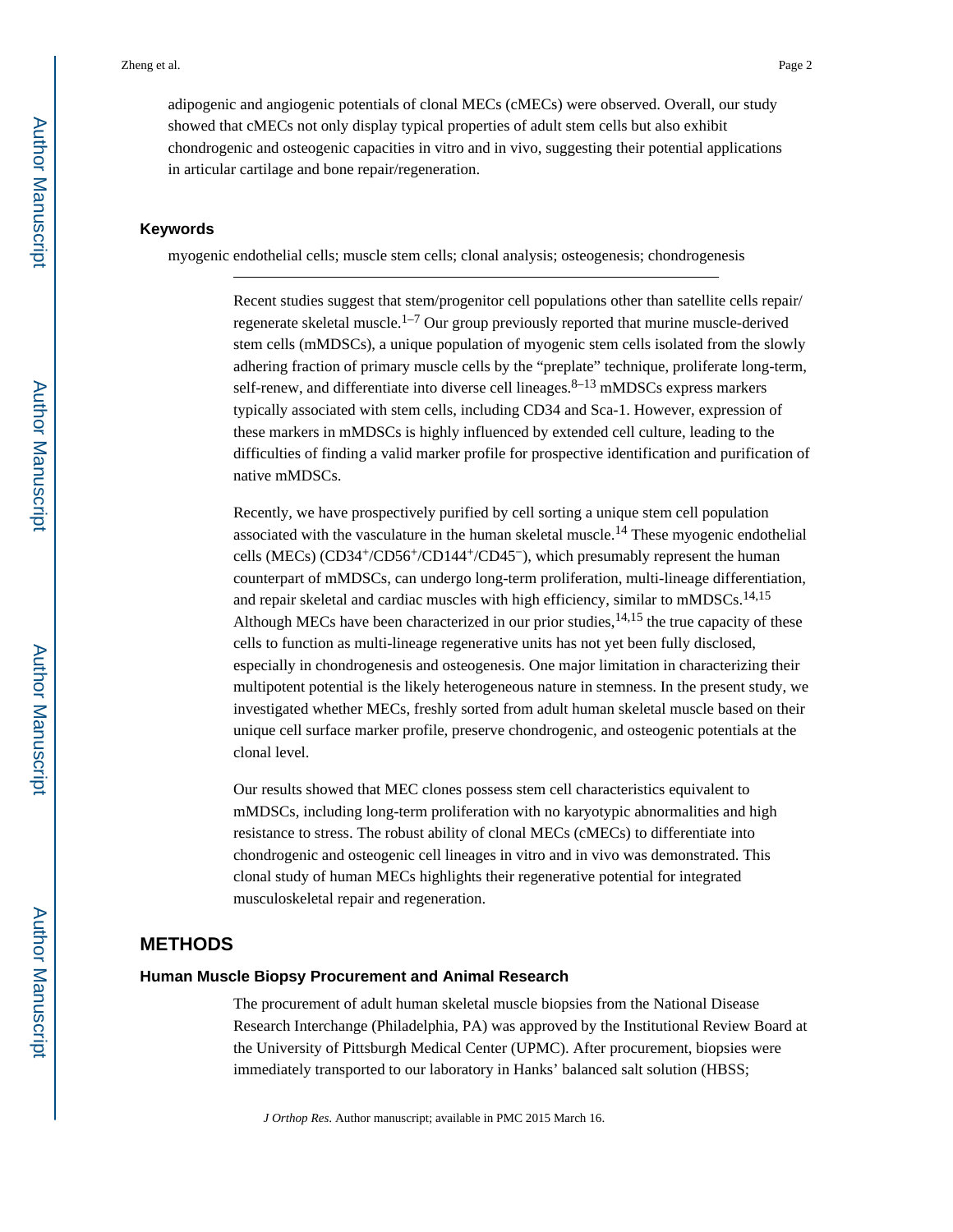Invitrogen, Grand Island, NY) on wet ice. Animal experiments were approved by the Animal Research and Care Committee of the Children's Hospital of Pittsburgh of UPMC (Protocol #42-04).

#### **Cell Isolation and Cloning**

Muscle biopsies were finely minced and digested with collagenases and dispase to obtain single cell suspension as previously described.<sup>14</sup> Cells were immunofluorescently labeled and subject to cell sorting.14 Details are documented in Supplementary Material.

#### **Gene Expression Profiling**

Total RNA was extracted from the  $1 \times 10^6$  cells using Nucleospin RNA kit (Clontech, Mountain View, CA). Details are listed in Supplementary Material. Primer sequences used for PCR are listed in Supplemental Table 1.

#### **Cell Proliferation Analysis and Cell Survival under Oxidative Stress**

For the single cell proliferation assay, cMECs were transduced with lentiviral eGFP reporter and further sorted to homogeny by FACS as previously reported.<sup>6</sup> To test the capacity of cMECs against oxidative stress, MEC clones were plated onto collagen-coated plates and cultured with proliferation medium containing 400 μM hydrogen peroxide (H<sub>2</sub>O<sub>2</sub>) and 2 μl propidium iodide (1:500, PI, Sigma–Aldrich, St. Louis, MO). Bright-field and fluorescent images were taken in a time-lapsed microscopic imaging system. Details are summarized in Supplementary Material.

#### **Tumorigenesis Assay and Karyotype Analysis**

To examine the tumorigenic property of cMECs in vitro, we monitored the growth of cMECs plated at different densities on 1% agar in proliferation medium. For karyotype analysis, cMEC clones were cultured for 8 weeks and harvested. The cell pellets were processed for chromosome analysis. Detail procedures are listed in Supplementary Material.

#### **Chondrogenic and Osteogenic Differentiation In Vitro**

For in vitro chondrogenesis,  $3.0 \times 10^5$  cMECs or unsorted human primary skeletal muscle cells (hPSMCs) were pelleted in 15-mL conical polypropylene tubes and cultured in chondrogenic medium (Cambrex, East Rutherford, NJ) supplemented with BMP4 (100 ng/ml; R&D system, Inc., Minneapolis, MN) and TGFβ3 (10 ng/mL; R&D system, Inc.). Pellets were harvested on Days 7 and 21, and then embedded in paraffin. Chondrogenesis was determined by Alcian blue staining, which stains the highly sulfated proteoglycans that are characteristic of the cartilaginous matrix as previously described.16,17 Pellets were counterstained with nuclear fast red. The diameter of each pellet was measured, and the volume of each pellet was estimated by the equation:  $V = 4/3\pi r^3$ .

For in vitro osteogenesis, pellets of  $3.0 \times 10^5$  cMECs were cultured and harvested on Days 7 and 21 in osteogenic medium: DMEM supplemented with dexamethasone [0.1 μM], ascorbate-2-phosphate [50 μM], β-glycerophosphate [10 mM] (all from Sigma–Aldrich), and BMP4 (200 ng/ml). Specimens were scanned with μCT (vivaCT40; Scanco USA, Inc.,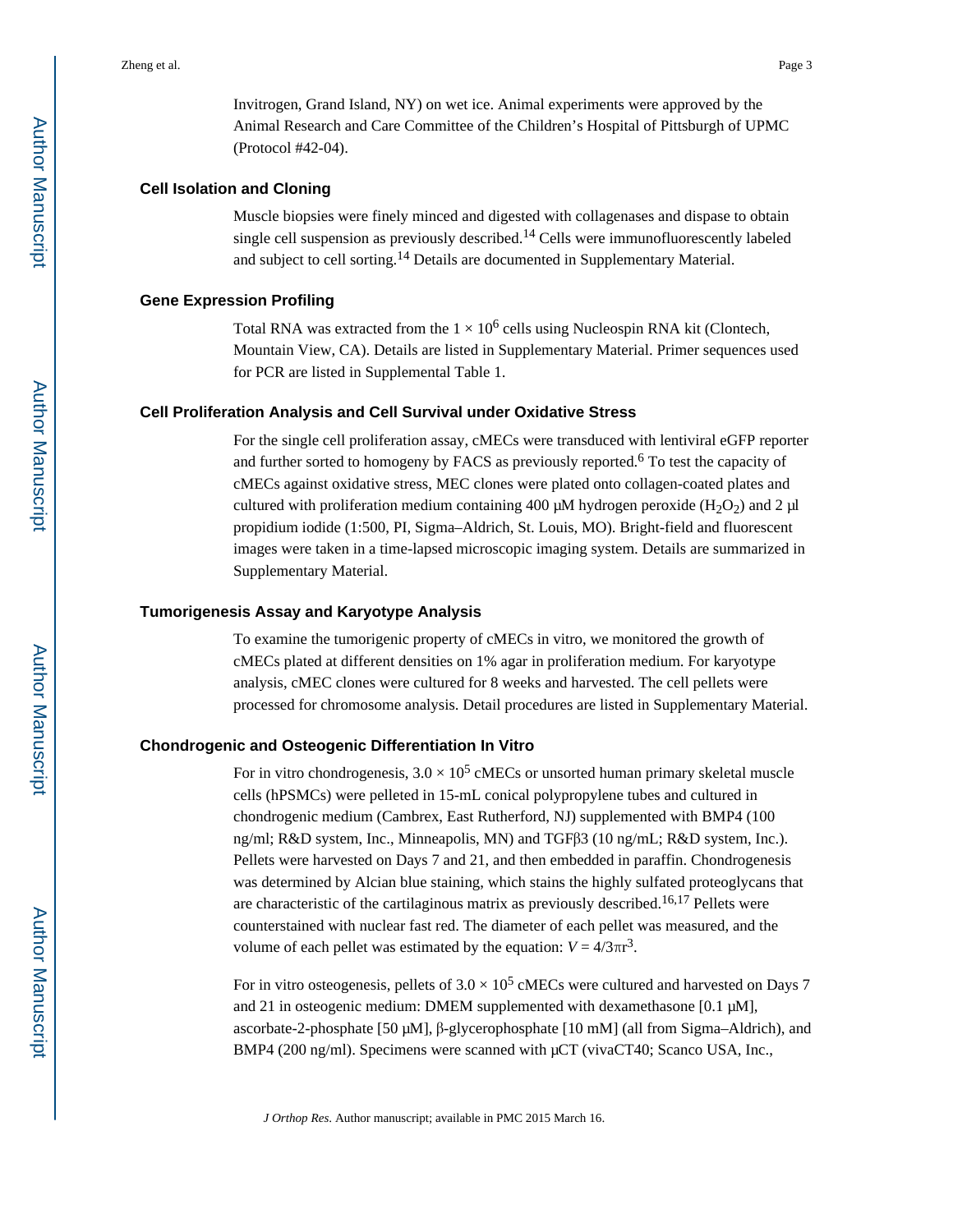Wayne, PA) as formerly described.17 Pellets were subsequently sectioned and stained by von Kossa method.16,17 Unsorted hPSMCs were cultured under the same conditions as

#### **Chondrogenic and Osteogenic Differentiation In Vivo**

control.

To track donor cells after implantation in vivo, cMECs and unsorted cells were genetically engineered to express nuclear LacZ (nLacZ) reporter gene with retroviral transduction as previously reported.<sup>16–18</sup> The nLacZ gene transduction efficiency was around 80%. We subsequently co-transduced nLacZ-expressing cMECs with retroviral BMP4 gene as previously described.<sup>16,17</sup> After expansion,  $5 \times 10^6$  co-transduced cMECs or unsorted hPSMCs re-suspended in 100 μl HBSS were seeded onto the surface of a 6 × 6-mm piece of Gelfoam. After Gelfoam absorbed the cell suspension, 3 ml of DMEM supplemented with 10% FBS were added to each well and incubated overnight. On the following day, the cellseeded Gelfoam pieces were implanted into the gluteofemoral muscle pockets of SCID mice (8-week-old male; The Jackson Laboratory, Bar Harbor, ME). A total of 14 mice were used. Mice were sacrificed and scanned by μCT at 2, 4, 8, and 16 weeks after implantation. Tissue samples were harvested and treated with CRYO-GEL Embedding Medium (Cancer Diagnostics, Inc., Morriszille, NC), flash frozen in liquid nitrogen pre-cooled 2 methylbutane (Sigma–Aldrich), cryosectioned at 8 μm thickness, and stored at −80°C. X-gal staining revealed nLacZ-expressing cells based on their β-gal expression (blue nuclei). Briefly, frozen sections were fixed in 1% glutaraldehyde for 1 min, washed, and stained in X-gal solution with counterstain of eosin or immunostain with goat anti-osteocalcin (1:200; Santa Cruz Biotech, Santa Cruz, CA), following the manufacturer's protocol (Vectastain Elite ABC kit; Vector Laboratories, Burlingame, CA). Sections were also co-immunostained for goat anti-collagen type II (1:200; Santa Cruz Biotech) or goat anti-osteocalcin, with rabbit anti-β-galactosidase (β-gal) (1:200; Abcam, Cambridge, MA).

#### **Adipogenesis in Culture and Angiogenesis In Vitro and In Vivo**

The details of in vitro adipogenesis and angiogenesis as well as in vivo angiogenesis are summarized in Supplementary Material.

# **RESULTS**

#### **Isolation and Characterization of Myogenic Endothelial Cell Clones**

MECs (CD34+CD56+CD144+CD45−) were isolated by fluorescence activated cell sorting (FACS) from dissociated muscle biopsies as previously reported.14 Single sorted MEC was then automatically seeded by the autoclone system of the FACSAria sorter into each well of a collagen-coated 96-well plate (seeding density: 1 cell/well). Wells that did not contain exactly 1 cell/well were excluded from the study. A total of six MEC clones from two distinct muscle biopsies were obtained from 576 single-cell seeded wells. The average cloning efficiency was 1.04%, with MECs of donor #1 and #2 having the cloning efficiency of 0.69% and 1.39%, respectively. Clonal MECs (cMECs) at passage 6–15 were analyzed for their phenotypes, single cell proliferation, and multi-lineage differentiation capacity and subsequently used for transplantation experiments. Six MEC clones were individually analyzed for gene expression by RT-PCR. The results showed that genes of the lineage-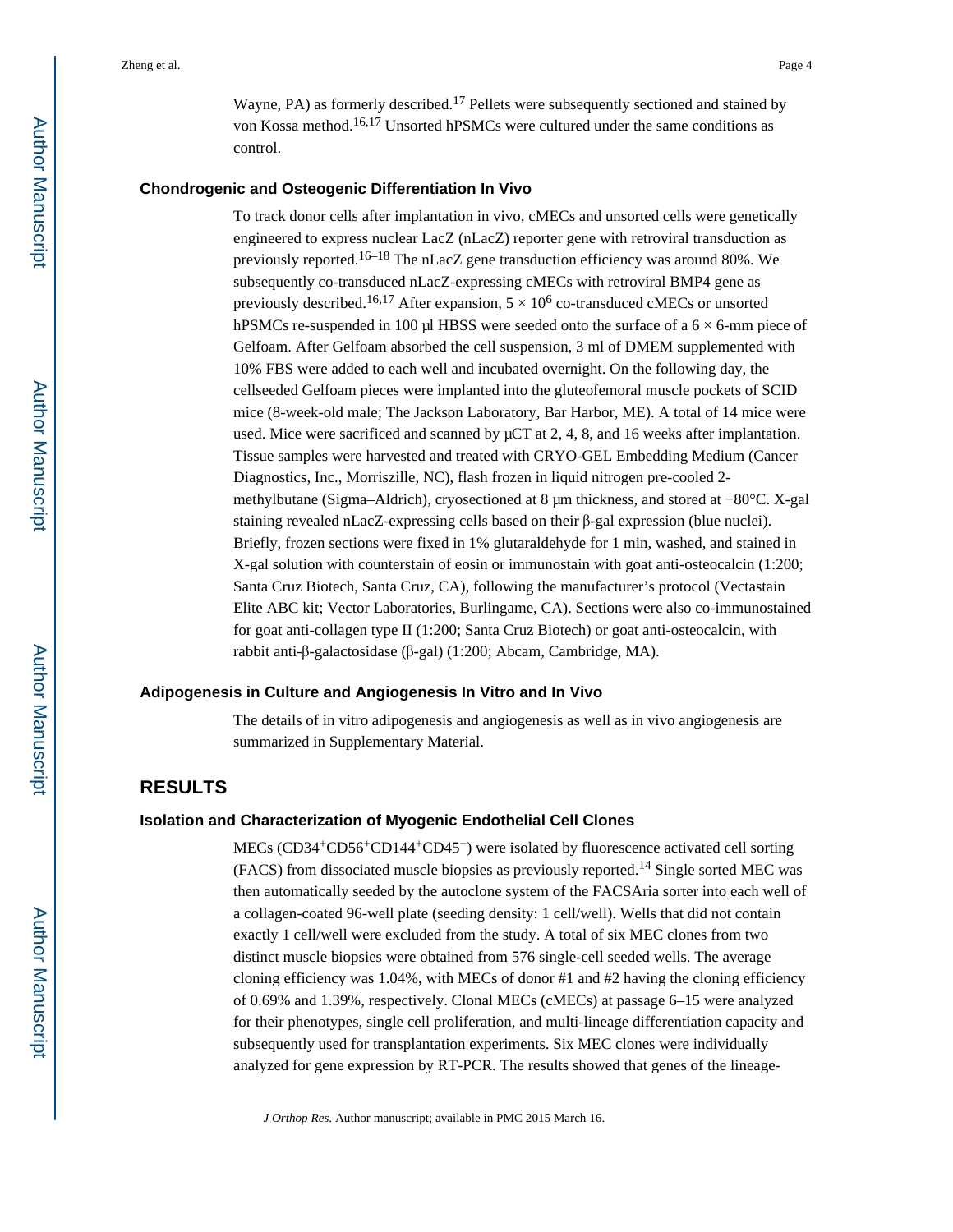specific markers were expressed in all clones at similar levels (Fig. 1A). Notably, in addition to the late myogenic markers: desmin, m-cadherin, and CD56, we also detected expression of the early myogenic transcription factors, Pax3, Pax7, and Myf5 in all six clones (Fig. 1A).

#### **Single Cells Derived from MEC Clones Undergo Clonogenic Proliferation**

To precisely quantitate the clonogenic potential and long-term proliferation of cMECs in culture, we performed sub-cloning analysis. MEC clones were lentivirally transduced at passage 15 to express enhanced green fluorescence protein (eGFP). Sub-cloning analysis was performed with eGFP+ cMECs individually sorted into each well of a 384-well plate by the FACSAria autoclone system (Supplementary Fig. 1). Approximately 1/3 of all wells received exactly one cell per well; the remaining 2/3 received none. Proliferation of subcloned cMECs was monitored by a time-lapsed microscopic imaging system. The results showed that 73% of sub-cloned cMECs expanded to more than eight cells, 14% divided into two to four cells, 12% did not divide, and 1% eventually died (Fig. 1B). Cell doubling time and averaged cell division time were  $28.1 \pm 5.5$  h and  $16.8 \pm 2.1$  h, respectively (mean  $\pm$  SD,  $n = 4$ ; Fig. 1C). A video of single sub-cloned cMEC proliferation was presented (Supplemental Video).

#### **Gene Expression, Tumorigenesis, Karyotype Analysis, and Resistance to Oxidative Stress**

Gene expression analyses revealed that cMECs express genes associated with undifferentiated cells (GABRB3 and DNMT3B), and the stemness gene, IL6ST when compared to the unsorted human primary skeletal muscle cells (hPSMCs; Supplemental Table 2). In contrast, hPSMCs expressed genes associated with myogenic differentiation including: Runx-2, Noggin, MYF5, MyoD1, Des, and Actc (Supplementary Table 2). To assess their tumorigenesis, cMECs cultured for 2 months were analyzed for anchorage independent growth, a hallmark of transformed tumor cells. Cells were plated on a layer of 1% agar at different densities, and colony growth was scored at 2 and 3 weeks post-seeding. Non-adherent cell growth was only observed when cMECs were plated at a very high density of  $2.5 \times 10^4$  cells/cm<sup>2</sup>. Cells plated at low densities (25 and 250 cells/cm<sup>2</sup>) and regular culture density  $(2,500 \text{ cells/cm}^2)$  did not grow in an anchorage-independent manner and eventually died (Supplementary Fig. 2). Furthermore, tumorigenesis in vivo was examined by implanting expanded cMECs into skeletal muscle pockets in the hind limbs of SCID mice. No evidence of tumor growth at 12 weeks post-transplantation was observed physically and histologically (data not shown). Finally, karyotype analyses revealed little-tono structural (data not shown) and numerical (Fig. 1D) abnormalities in the chromosome of all long-term cultured MEC clones.

Non-clonal MECs displayed a superior regenerative capacity in both skeletal and cardiac muscles when compared to myoblasts and/or endothelial cells, a behavior hypothesized to be associated with MECs' ability to withstand oxidative stress.14,15 Whether cMECs retain the resistance to oxidative stress was examined by culturing the cells in 400  $\mu$ M H<sub>2</sub>O<sub>2</sub> and analyzing their survival every 12 h over a 72-h period.<sup>19</sup> Among five MEC clones tested, four withstood the oxidative stress better than non-clonal MECs ( $p > 0.05$ ), which had a survival rate of 30.6% at 72 h (Supplementary Table 3). This result suggested that most of the cMECs (80%) have high resistance to extended exposure of oxidative stress.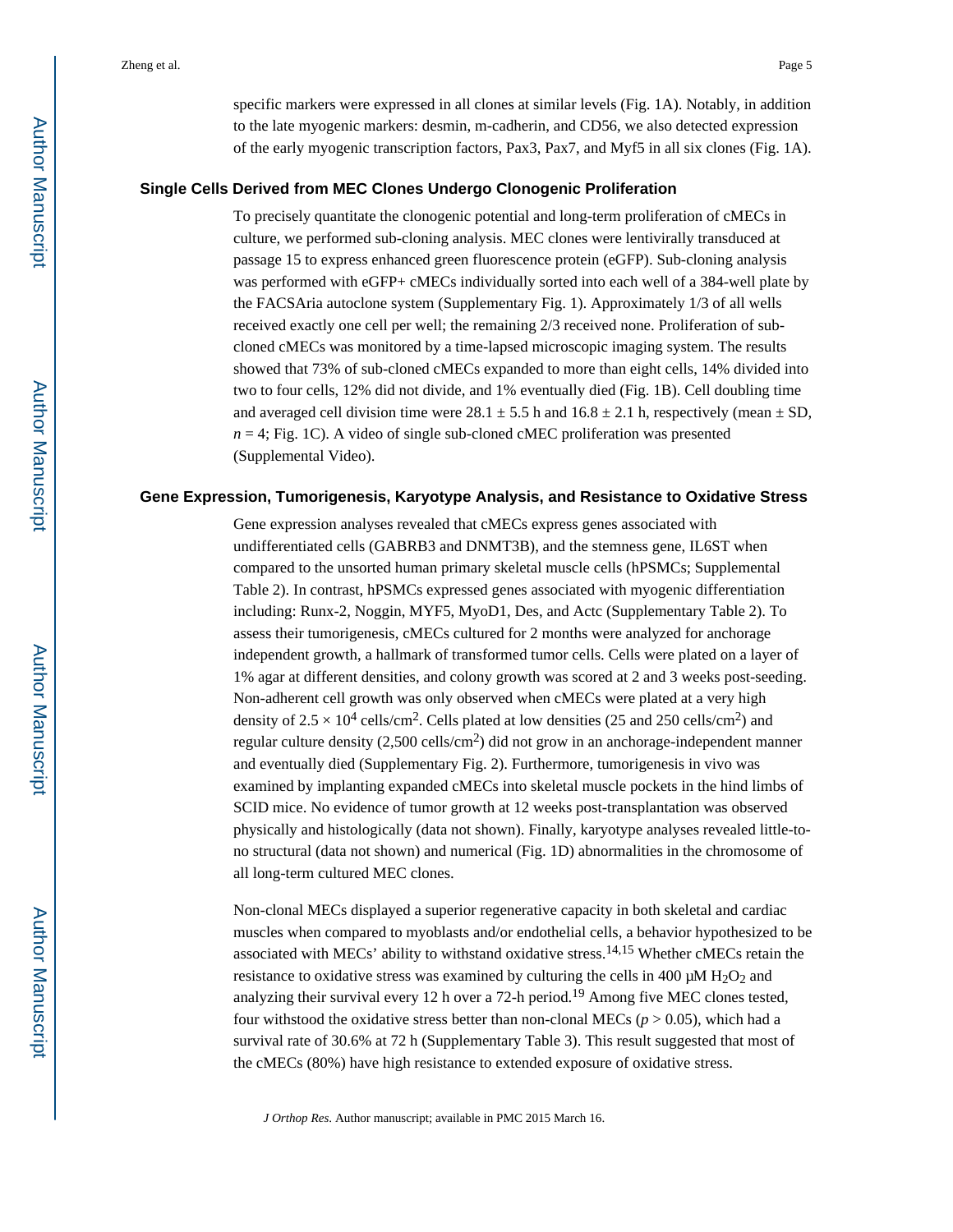#### **cMECs Undergo Chondrogenic Differentiation In Vitro and In Vivo**

To induce chondrogenic differentiation, cMECs and hPSMCs were pellet-cultured in chondrogenic induction medium supplemented with BMP4 and TGF-β3 for up to 3 weeks. Gross morphology of pellets was compared (Fig. 2A). The average volume of the pellets formed by cMECs was significantly larger than those formed by hPSMCs at Days 7 and 21  $(n = 3$  per group,  $p < 0.01$ , two-tailed unpaired *t*-test) (Fig. 2B). Pellets were then sectioned and stained specifically for the cartilaginous matrix with Alcian blue ( $pH = 1$ ). Clonal MEC pellets displayed a stronger chondrogenic potential, based on the intensity of Alcian blue staining, when compared to the unsorted cells, at all three time points (Fig. 2C, inset: whole pellet; main: higher magnification). This assay has been used in the past to determine the extent of chondrogenic potential of myogenic cells.<sup>14,16,17</sup> To investigate their chondrogenic potential in vivo, we co-transduced cMECs with retroviruses encoding BMP4 and nuclear LacZ (nLacZ) genes. Co-transduced hPSMCs were used as a control. The transduction efficiency was near 80%, revealed by the positive β-gal staining (blue) localized to the nuclei of cMECs (Fig. 2D.a). The presence of round chondrocytes with LacZ+ nuclei (Fig. 2D.b) and positive immunostaining for collagen type II (Fig. 2D.c) were observed within the implanted scaffold. A few collagen type II-positive cells co-expressed β-galactosidase, confirming the presence of functional chondrogenic cells originated from donor cMECs (Fig. 2D.d). A lack of chondrogenesis was observed in hPSMCs-seeded scaffolds (data not shown). Together these data suggest that cMECs were able to differentiate into chondrocytes in vitro and in vivo, albeit to a different extent.

#### **cMECs Undergo Osteogenic Differentiation in Vitro and In Vivo**

To assay the production of mineralized extracellular matrix, cMECs were pellet-cultured in osteogenic induction medium supplemented with BMP4. Osteogenic differentiation was revealed by von Kossa staining after 7 and 21 days in culture. Compared with hPSMCs, pellets formed by cMECs exhibited more intense mineralization (Fig. 3A). cMEC pellets maintained in control proliferation medium with no BMP4 remained negative for von Kossa staining, suggesting no spontaneous osteogenic differentiation of cMECs without a proper inductive signal (Fig. 3A). Mineralization within the pellet was detected by microcomputerized tomography ( $μ$ CT) at 7 and 21 days (Fig. 3B).  $μ$ CT images showed that cMECs produced a significantly higher volume (Fig. 3C) and density (Fig. 3D) of mineralized matrix when compared to hPSMCs at both time points ( $n = 3$  per group, both  $p$ < 0.01, two-tailed unpaired *t*-test).

To evaluate their osteogenic potential in vivo, cMECs or hPSMCs were co-transduced with retroviruses encoding nLacZ and BMP4 genes and seeded onto a gelatin sponge ( $5 \times 10^6$ ) cells), followed by implantation into an intramuscular pocket of SCID mice. μCT imaging revealed that transduced cMECs form dense ectopic bone consistently at 2, 4, 8, and 16 weeks post-implantation while transduced hPSMCs fail to form any organized structure (Fig. 3E). A significant difference in mineralized tissue volume between the two groups was observed at all time points ( $n = 3$  per group, all  $p < 0.01$ , two-tailed unpaired *t*-test) (Fig. 3F). To track donor cMECs undergoing osteogenic differentiation, β-gal/eosin co-staining was performed on the sections of the cMEC-formed ectopic bone structure (Fig. 3G.a). Osteogenic differentiation of donor cMECs was also confirmed by co-localization of the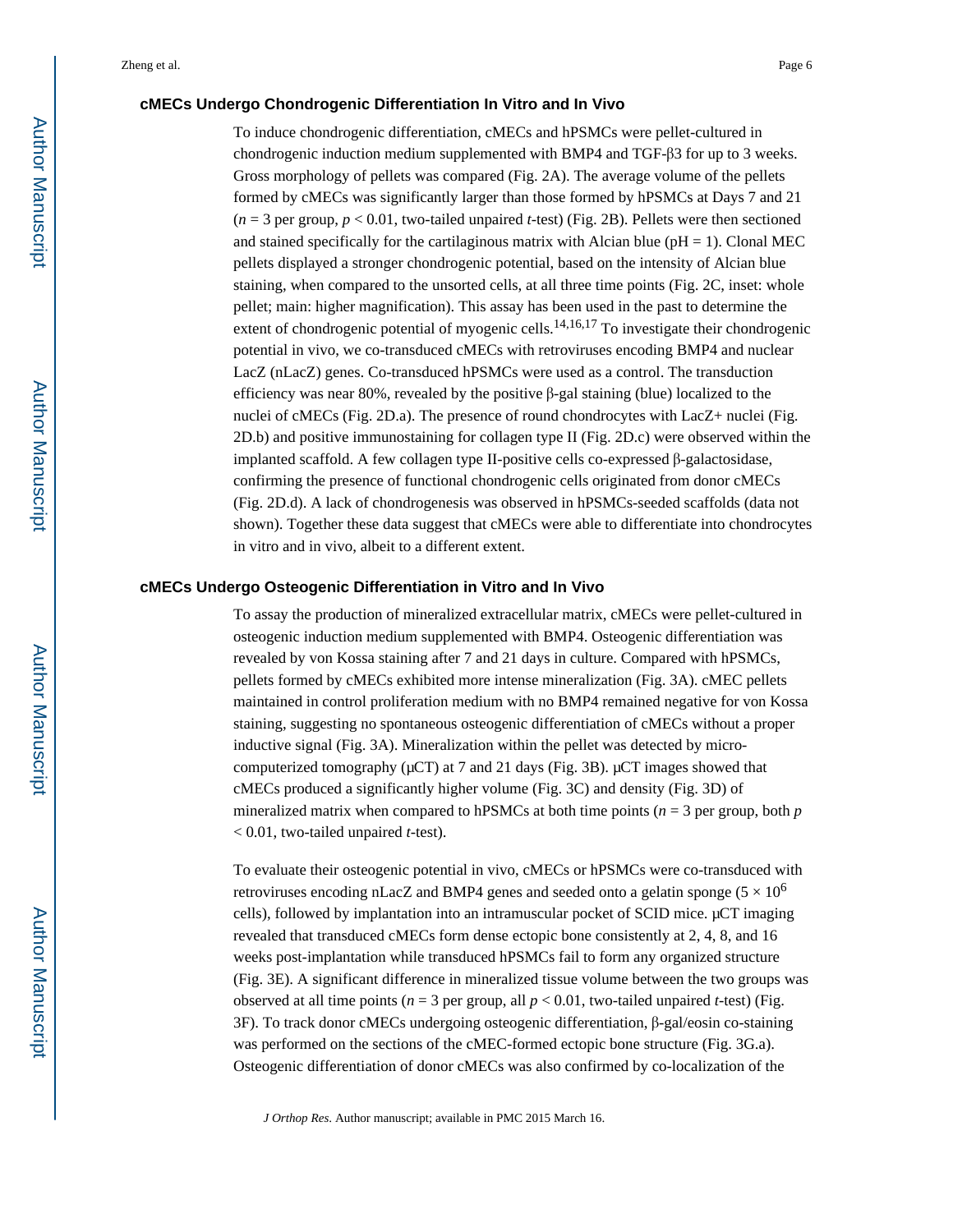positive immunohistochemical signals of nLacZ and osteocalcin (Fig. 3G.b) as well as the positive immunofluorescent signals of β-galactosidase and osteocalcin (Fig. 3G.c). Collectively, cMECs exhibited robust osteogenic differentiation capacity under appropriate inductive signals in vitro and in vivo.

#### **cMECs Differentiate into Adipocytes and Remain Angiogenic In Vitro and In Vivo**

To understand whether cMECs are able to differentiate into other mesodermal cell lineages, we examined their adipogenic potential in vitro. cMECs cultured in adipogenic induction medium were subsequently stained positive by Oil Red O, revealing the accumulated cytoplasmic lipid droplets (Supplementary Fig. 3A). cMECs maintained in control medium were not adipogenic (Supplementary Fig. 3B).

To investigate the angiogenic capacity of cMECs, Matrigel culture was used to observe the formation of capillary-like structures.20 After incubation for 16 h, cMECs cultured in Matrigel formed capillary-like network (Supplementary Fig. 3C) while hPSMCs failed to form similar structures under the same condition (Supplementary Fig. 3D). Next we subcutaneously implanted Matrigel plugs encapsulating  $1.0 \times 10^6$  cMECs, hPSMCs, or no cells into the back of SCID mice  $(n = 4$  per group). Capillary formation within the implanted plug was determined by anti-CD31 immunostaining (Supplementary Fig. 3E–G). The cMEC-plugs displayed significantly higher capillary density than the hPSMC-plugs (*p* < 0.01, two-tailed unpaired *t*-test) (Supplementary Fig. 3H). Implants with no cells exhibited no presence of CD31-positive structures. To confirm the human origin of the newly formed microvessels within the Matrigel plugs, Lamin A/C, a human nuclear specific antigen, was used to identify donor cMECs. A fraction of microvascular endothelial cells within the cMEC plugs indeed co-expressed CD31 and Lamin A/C, indicative of their human origin (Supplementary Fig. 3I–L). These results suggest that human cMECs are not only capable of differentiating into major mesenchymal cell lineages but also retain their angiogenic capacity and participate in neovascularization in vivo after long-term culture.

# **DISCUSSION**

Our group has previously demonstrated that mMDSCs differentiate into diverse cell lineages including bone, cartilage, muscle, endothelial, and blood cells. $8-13$  mMDSCs repair skeletal and cardiac muscles more efficiently than myoblasts and vascular endothelial cells.<sup>9,11</sup> Recently, we have purified myogenic endothelial cells (MECs) from adult human skeletal muscle that co-express cell surface markers of both myogenic and endothelial cell lineages and exhibit superior regenerative capacities in injured skeletal and cardiac muscle, similar to mMDSCs.<sup>14,15</sup> Nevertheless, the osteogenic and chondrogenic potentials of MECs were not fully examined at the clonal level. The present study employed the clonogenic assay to evaluate the osteogenic and chondrogenic capacities of single MEC and further characterize their stem cell properties.

We herein established a protocol that enable us to prospectively purify MEC clones from fresh human muscle biopsies directly by FACS sorting, using the previously reported combination of cell surface markers for MEC isolation.<sup>14</sup> RT-PCR analysis revealed that all of the MEC clones expressed genes of myogenic (desmin, CD56, Pax3, Pax7, m-cadherin,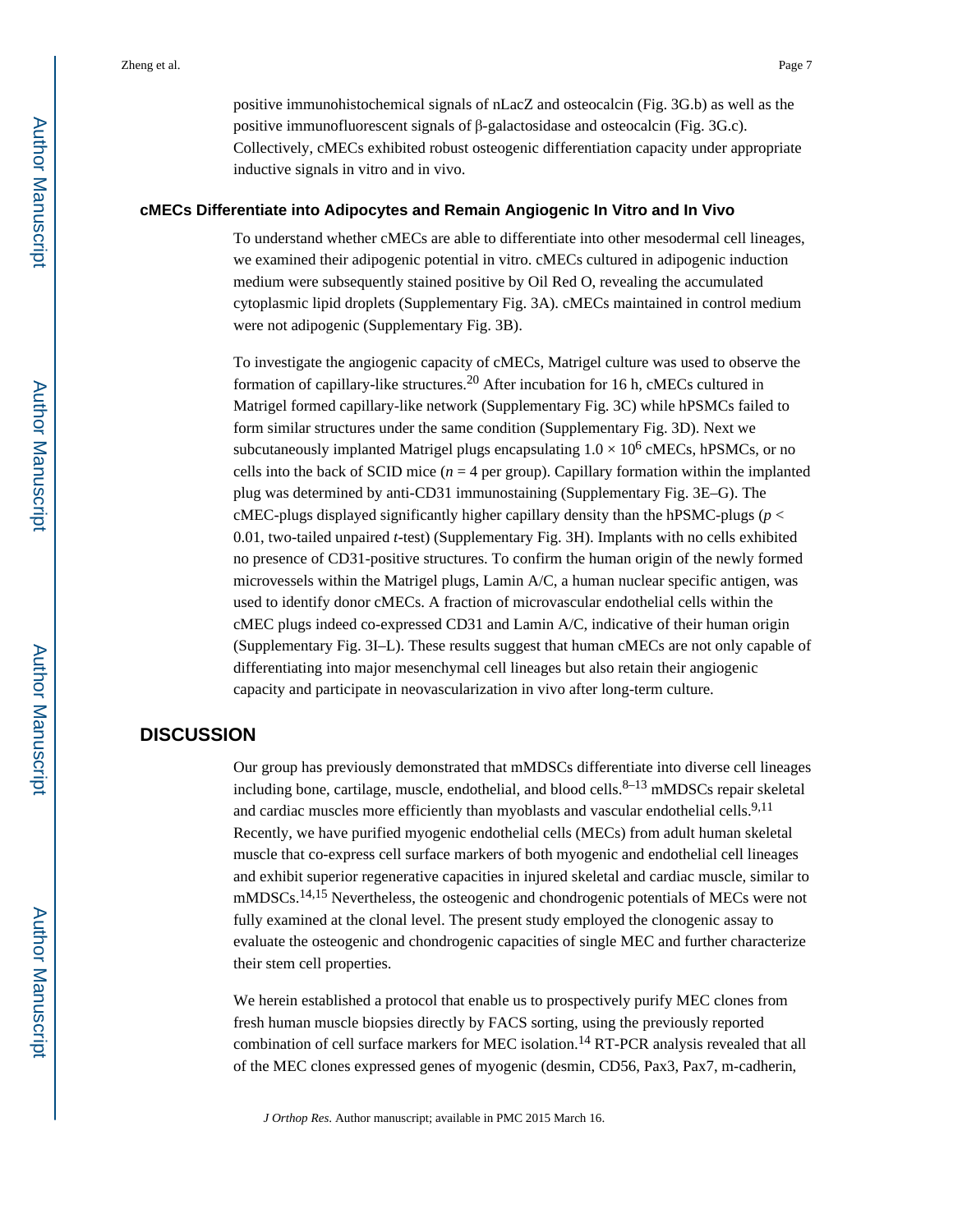Zheng et al. Page 8

and MYf5), endothelial (CD34, CD144, and vWF), smooth muscle/vascular mural (αsmooth muscle actin, PDGFR-β, NG2, and CD146), and mesenchymal stem/stromal (CD90 and CD105) cell lineages, showing consistency between clones from the two donor sources. cMECs displayed robust multipotency in vitro and in vivo, including chondrogenesis, osteogenesis, adipogenesis, and angiogenesis/vasculogenesis, in addition to myogenesis reported previously.14 Ectopic implantation into the skeletal muscle pocket triggered the endochondral bone formation by BMP4-transduced cMECs, which can be divided into several phases, including cartilage formation, cartilage resorption, and bone formation.<sup>16</sup> Though we have showed evidence of cartilage formation and chondrogenic differentiation from implanted cMECs in the current study, whether the cartilaginous tissue formed by cMECs remains permanent is unclear and requires further investigation. Furthermore, cMECs could not differentiate into hematopoietic cells in vitro under inductive conditions, even with the presence of OP9 stromal cells (data not shown).

Most MEC clones tested (80%) were shown to resist oxidative stress more efficiently than non-clonal MECs. However, one of the five MEC clones tested did not exhibit superior resistance to oxidative stress at 72 h (MEC clone 4, Supplementary Table 3), possibly due to the natural variability in oxidative-stress resistance among MEC clones. cMECs upregulated genes associated with early progenitor cells, GABRB3 and DNMT3B, and a gene correlated to stemness, IL6ST. When compared to hPSMC, cMECs expressed much lower level of genes associated with advanced myogenic differentiation, including Runx-2, Noggin, MyoD1, MYF5, Desmin, and α-actin. The tumorigenic assay and karyotype analysis revealed no tumorigeneity in long-term expanded cMECs, suggesting the safety of this novel multi-lineage stem cell population in regenerative applications.

In the current study, we have chosen hPSMCs as our donor-matched control cells due to their abundance and easy isolation while native MECs and other populations of early stem/ progenitor cells are relatively scarce and difficult to obtain from the same biopsy. Interestingly, under inductive conditions, hPSMC pellet cultures exhibited certain levels of chondrogenic and osteogenic differentiation. This can be explained, at least in part, by the potential trans-differentiation of myoblasts within the hPSMC culture as well as the heterogeneous nature of hPSMCs.<sup>16,21</sup> Recently, we have demonstrated that hPSMCs contain a small percentage of blood-vessel-derived stem/progenitor cells, including MECs and pericytes, which were shown to be chondrogenic in nature even after long-term cryopreservation.<sup>21</sup>

Our previous studies of mMDSCs indicated that these cells reside in areas that are normally occupied by capillaries running alongside myofibers.<sup>8,9</sup> Similarly, MECs are associated with the vasculature in human skeletal muscle, specifically the capillaries located within the interstitial space between myofibers. The hypothesis that MECs represent a developmental intermediate between myogenic and endothelial cells was further supported by the evidence suggesting that muscle satellite cells and endothelial cells are close neighbors and privileged developmental partners.<sup>22</sup> Despite the unclear developmental relationship between MECs and other blood-vessel-associated stem/progenitor cells such as mesoangioblasts $23-25$  and pericytes,<sup>5,6</sup> our data suggest that cMECs are indeed one of the multi-lineage mesodermal stem cell populations residing in a vascular niche within the adult skeletal muscle<sup>1,26,27</sup> and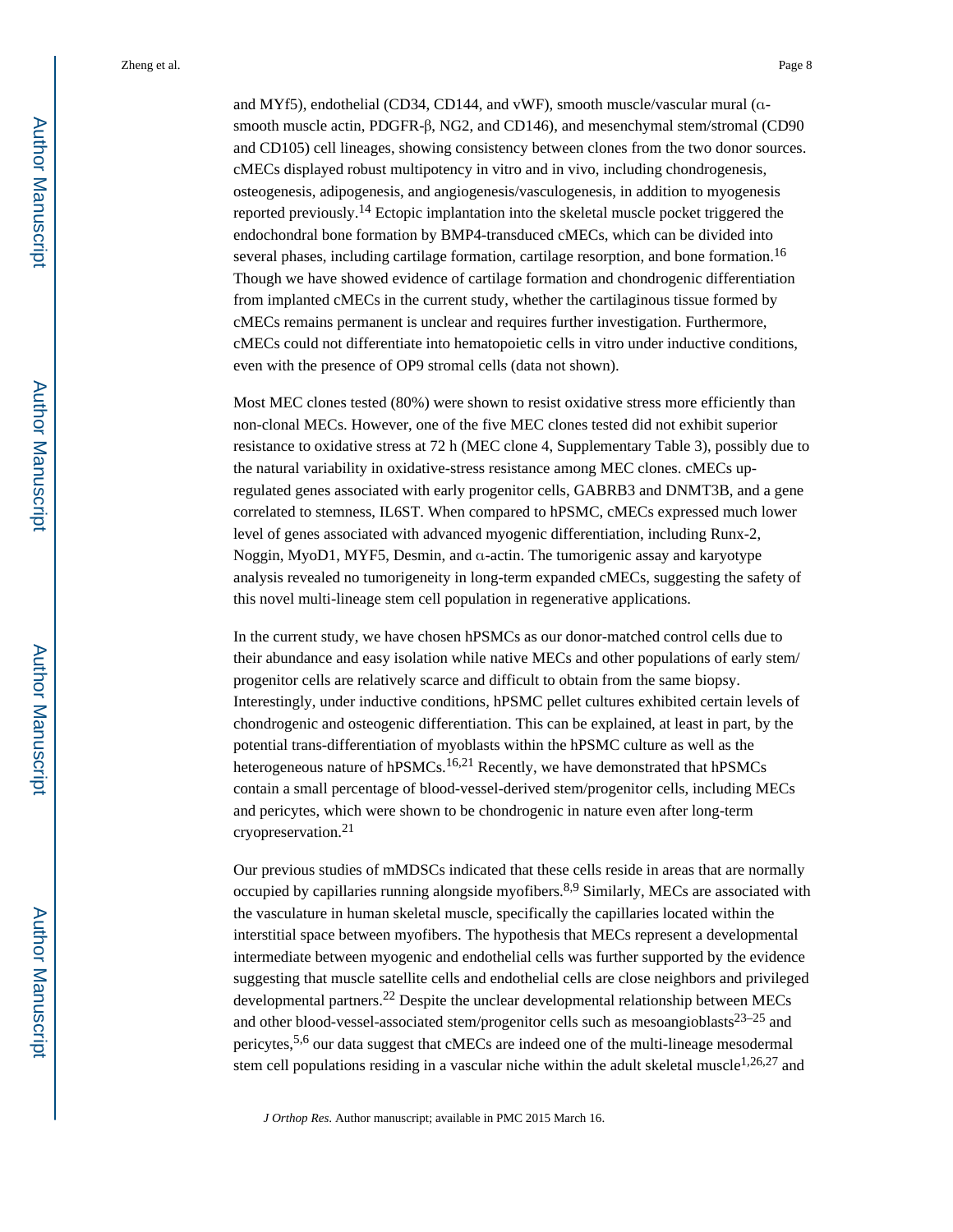likely represent a human counterpart of mMDSCs.<sup>28</sup> Overall, these cells not only represent a promising cell source for musculoskeletal repair but also provide further evidence to the involvement of vasculature in postnatal musculoskeletal regeneration.

## **Supplementary Material**

Refer to Web version on PubMed Central for supplementary material.

# **Acknowledgments**

The authors wish to thank Alison Logar for her expert assistance in flow cytometry and James H. Cummins for his editorial assistance. This work was supported in part by grants from the National Institutes of Health (R01- AR049684; RO1-DE13420-06; IU54AR050733-01) and the Department of Defense (AFIRM grant W81XWH-08-2-0032) and by the William F. and Jean W. Donaldson Endowed Chair at the Children's Hospital of Pittsburgh, the Henry J. Mankin Endowed Chair at the University of Pittsburgh, the Orris C. Hirtzel and Beatrice Dewey Hirtzel Memorial Foundation, and the Lemieux Foundation at the University of Pittsburgh. Johnny Huard received remuneration as a consultant for Cook MyoSite, Inc. during the period of this investigation.

## **References**

- 1. Peault B, Rudnicki M, Torrente Y, et al. Stem and progenitor cells in skeletal muscle development, maintenance, and therapy. Mol Ther. 2007; 15:867–877. [PubMed: 17387336]
- 2. De Angelis L, Berghella L, Coletta M, et al. Skeletal myogenic progenitors originating from embryonic dorsal aorta coexpress endothelial and myogenic markers and contribute to postnatal muscle growth and regeneration. J Cell Biol. 1999; 147:869–878. [PubMed: 10562287]
- 3. Ferrari G, Cusella-De Angelis G, Coletta M, et al. Muscle regeneration by bone marrow-derived myogenic progenitors. Science. 1998; 279:1528–1530. [PubMed: 9488650]
- 4. Sampaolesi M, Torrente Y, Innocenzi A, et al. Cell therapy of alpha-sarcoglycan null dystrophic mice through intra-arterial delivery of mesoangioblasts. Science. 2003; 301:487–492. [PubMed: 12855815]
- 5. Dellavalle A, Sampaolesi M, Tonlorenzi R, et al. Pericytes of human skeletal muscle are myogenic precursors distinct from satellite cells. Nat Cell Biol. 2007; 9:255–267. [PubMed: 17293855]
- 6. Crisan M, Yap S, Casteilla L, et al. A perivascular origin for mesenchymal stem cells in multiple human organs. Cell Stem Cell. 2008; 3:301–313. [PubMed: 18786417]
- 7. Dellavalle A, Maroli G, Covarello D, et al. Pericytes resident in postnatal skeletal muscle differentiate into muscle fibres and generate satellite cells. Nat Commun. 2011; 2:499. [PubMed: 21988915]
- 8. Lee JY, Qu-Petersen Z, Cao B, et al. Clonal isolation of muscle-derived cells capable of enhancing muscle regeneration and bone healing. J Cell Biol. 2000; 150:1085–1100. [PubMed: 10973997]
- 9. Qu-Petersen Z, Deasy B, Jankowski R, et al. Identification of a novel population of muscle stem cells in mice: potential for muscle regeneration. J Cell Biol. 2002; 157:851–864. [PubMed: 12021255]
- 10. Cao B, Zheng B, Jankowski RJ, et al. Muscle stem cells differentiate into haematopoietic lineages but retain myogenic potential. Nat Cell Biol. 2003; 5:640–646. [PubMed: 12792651]
- 11. Payne TR, Oshima H, Sakai T, et al. Regeneration of dystrophin-expressing myocytes in the mdx heart by skeletal muscle stem cells. Gene Ther. 2005; 12:1264–1274. [PubMed: 15843810]
- 12. Gharaibeh B, Lu A, Tebbets J, et al. Isolation of a slowly adhering cell fraction containing stem cells from murine skeletal muscle by the preplate technique. Nat Protocols. 2008; 3:1501–1509.
- 13. Kuroda R, Usas A, Kubo S, et al. Cartilage repair using bone morphogenetic protein 4 and musclederived stem cells. Arthritis Rheum. 2006; 54:433–442. [PubMed: 16447218]
- 14. Zheng B, Cao B, Crisan M, et al. Prospective identification of myogenic endothelial cells in human skeletal muscle. Nat Biotech. 2007; 25:1025–1034.

Author Manuscript

Author Manuscript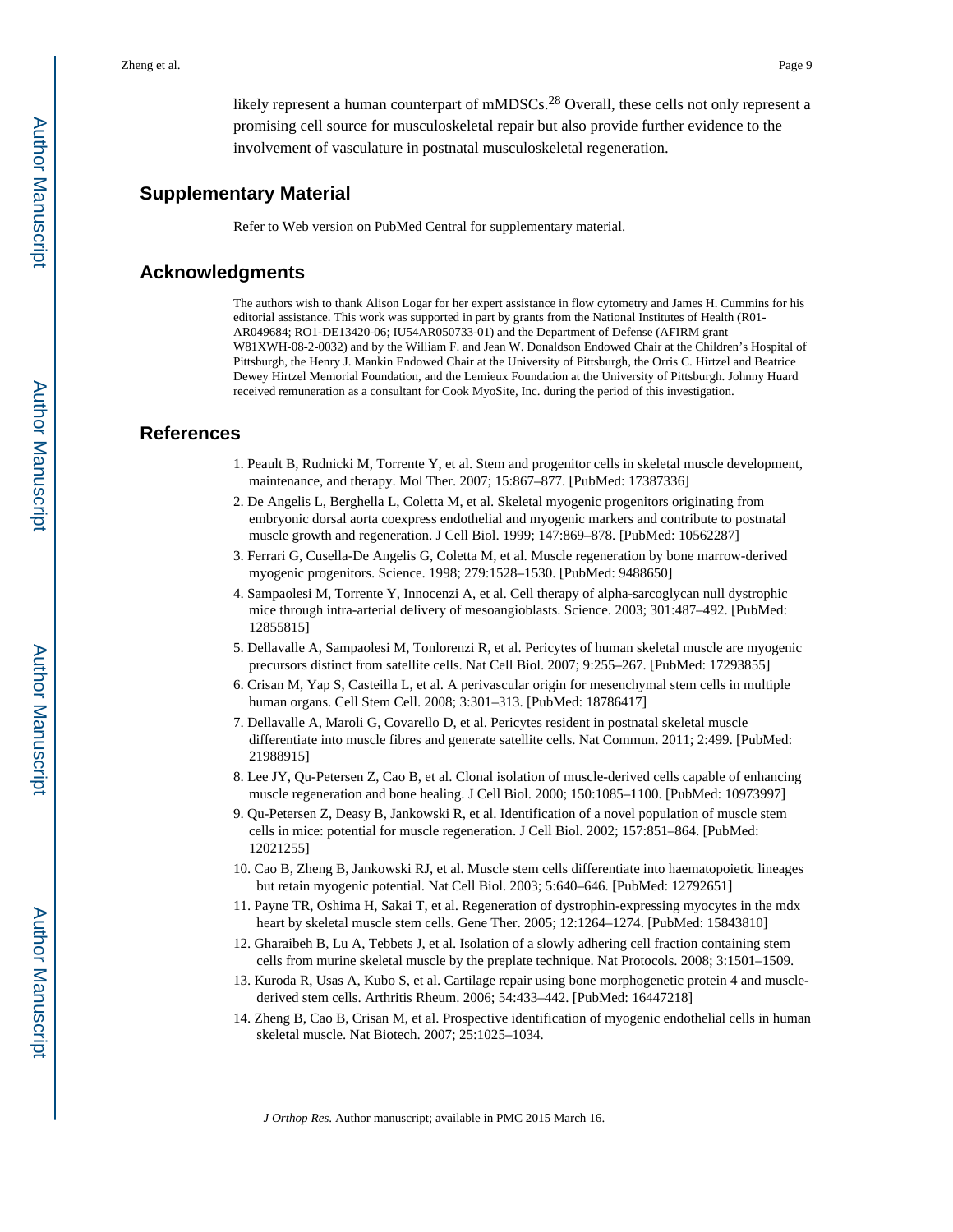Zheng et al. Page 10

- 15. Okada M, Payne TR, Zheng B, et al. Myogenic endothelial cells purified from human skeletal muscle improve cardiac function after transplantation into infarcted myocardium. J Am Coll Cardiol. 2008; 52:1869–1880. [PubMed: 19038685]
- 16. Li G, Peng H, Corsi K, et al. Differential effect of BMP4 on NIH/3T3 and C2C12 cells: implications for endochondral bone formation. J Bone Miner Res. 2005; 20:1611–1623. [PubMed: 16059633]
- 17. Li G, Corsi-Payne K, Zheng B, et al. The Dose of growth factors influences the synergistic effect of vascular endothelial growth factor on bone morphogenetic protein-4 induced ectopic bone formation. Tissue Eng A. 2009; 15:2123–2133.
- 18. Zheng B, Cao B, Li G, et al. Mouse adipose-derived stem cells undergo multilineage differentiation in vitro but primarily osteogenic and chondrogenic differentiation in vivo. Tissue Eng. 2006; 12:1891–1901. [PubMed: 16889519]
- 19. Drowley L, Okada M, Payne TR, et al. Sex of muscle stem cells does not influence potency for cardiac cell therapy. Cell Transplant. 2009; 18:1137–1146. [PubMed: 19523348]
- 20. Wang ZZ, Au P, Chen T, et al. Endothelial cells derived from human embryonic stem cells form durable blood vessels in vivo. Nat Biotechnol. 2007; 25:317–318. [PubMed: 17322871]
- 21. Zheng B, Chen C-W, Li G, et al. Isolation of myogenic stem cells from cultures of cryopreserved human skeletal muscle. Cell Transplant. 2012; 21:1087–1093. [PubMed: 22472558]
- 22. Christov C, Chretien F, Abou-Khalil R, et al. Muscle satellite cells and endothelial cells: close neighbors and privileged partners. Mol Biol Cell. 2007; 18:1397–1409. [PubMed: 17287398]
- 23. Minasi MG, Riminucci M, De Angelis L, et al. The mesoangioblast: a multipotent, self-renewing cell that originates from the dorsal aorta and differentiates into most mesodermal tissues. Development. 2002; 129:2773–2783. [PubMed: 12015303]
- 24. Cossu G, Bianco P. Mesoangioblasts–vascular progenitors for extravascular mesodermal tissues. Curr Opin Genet Dev. 2003; 13:537–542. [PubMed: 14550421]
- 25. Sampaolesi M, Blot S, D'Antona G, et al. Mesoangioblast stem cells ameliorate muscle function in dystrophic dogs. Nature. 2006; 444:574–579. [PubMed: 17108972]
- 26. Kuang S, Gillespie MA, Rudnicki MA. Niche regulation of muscle satellite cell self-renewal and differentiation. Cell Stem Cell. 2008; 2:22–31. [PubMed: 18371418]
- 27. Voog J, Jones DL. Stem cells and the niche: a dynamic duo. Cell Stem Cell. 6:103–115. [PubMed: 20144784]
- 28. Chen C-W, Corselli M, Péault B, et al. Human blood-vessel-derived stem cells for tissue repair and regeneration. J Biomed Biotechnol. 2012; 2012:597439. [PubMed: 22500099]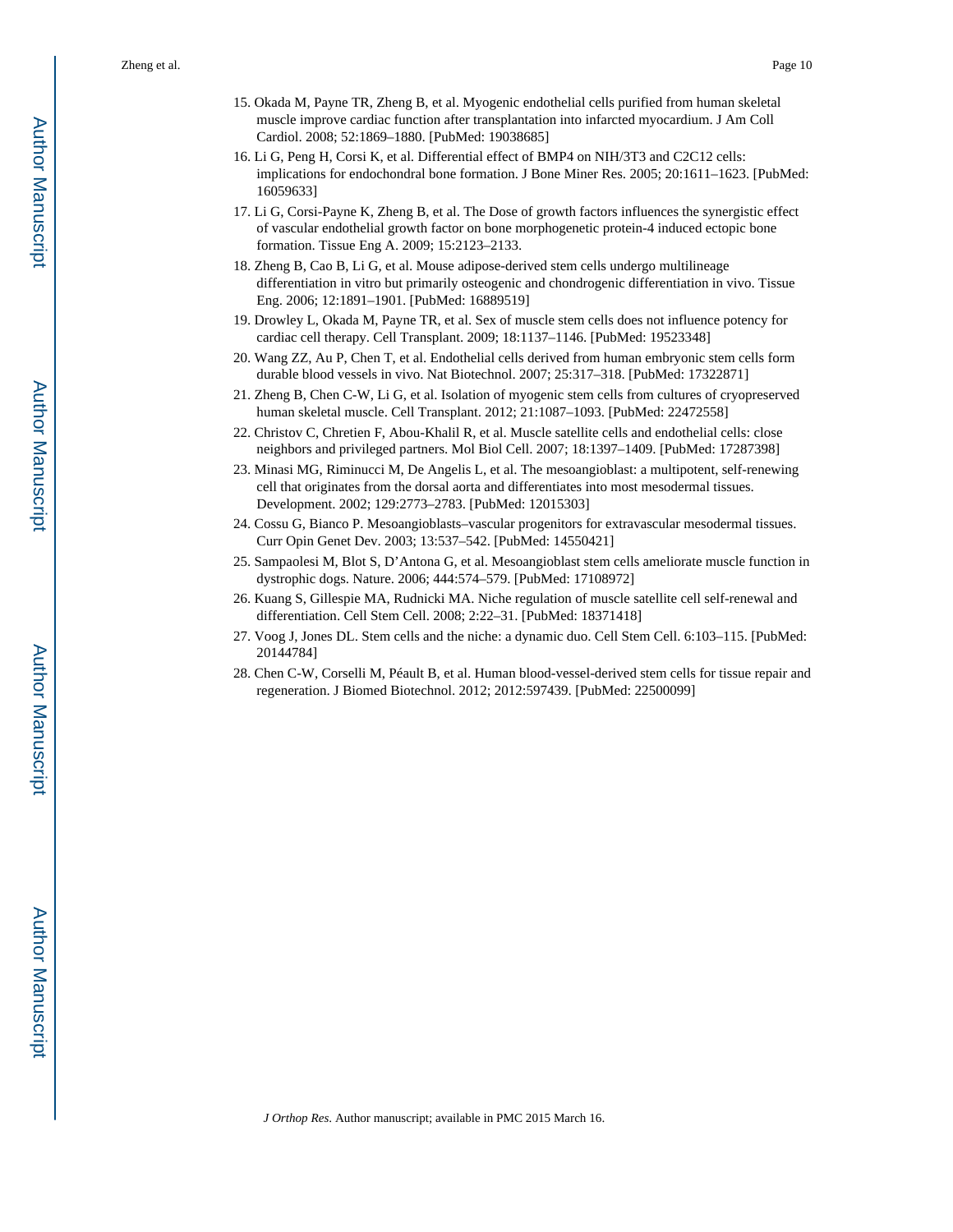

#### **Figure 1.**

Characterization of clonal myogenic endothelial cells (cMECs) in culture. (A) RT-PCR analysis was performed on all six FACS-sorted MEC clones and compared with HUVECs, cultured unsorted hPSMCs (Unsorted), and fresh skeletal muscle cell lysate (Fresh total cells). All MEC clones consistently expressed myogenic (desmin, CD56, Pax7, m-cadherin, Pax3 Myf5), endothelial (CD34, VE-cadherin, von Willebrand Factor (vWF)), smooth muscle/vascular mural (α-smooth muscle actin, PDGFR-β, NG2, CD146), and mesenchymal stem/stromal (CD90 and CD105) cell markers. (B) Analysis of cMEC clonogenic proliferation capacity by sub-cloning single cells from GFP-transduced MEC clones. A total of 80 sub-cloned single GFP-positive cMEC cells (31% of 258 seeded wells) were tracked. Among them, 1% died, 12% did not divide, 14% divided into two to four cells, and 73% were able to form colonies (>8 cells). (C) Colony growth rate (*n* = 4) after 17 days in culture showed that the population doubling time was  $28.1 \pm 5.5$  h, and the cell division time was  $16.8 \pm 2.1$  h. (D) After 10 passages in culture, the majority of cMEC metaphases analyzed possess an euploid number (46) of chromosomes.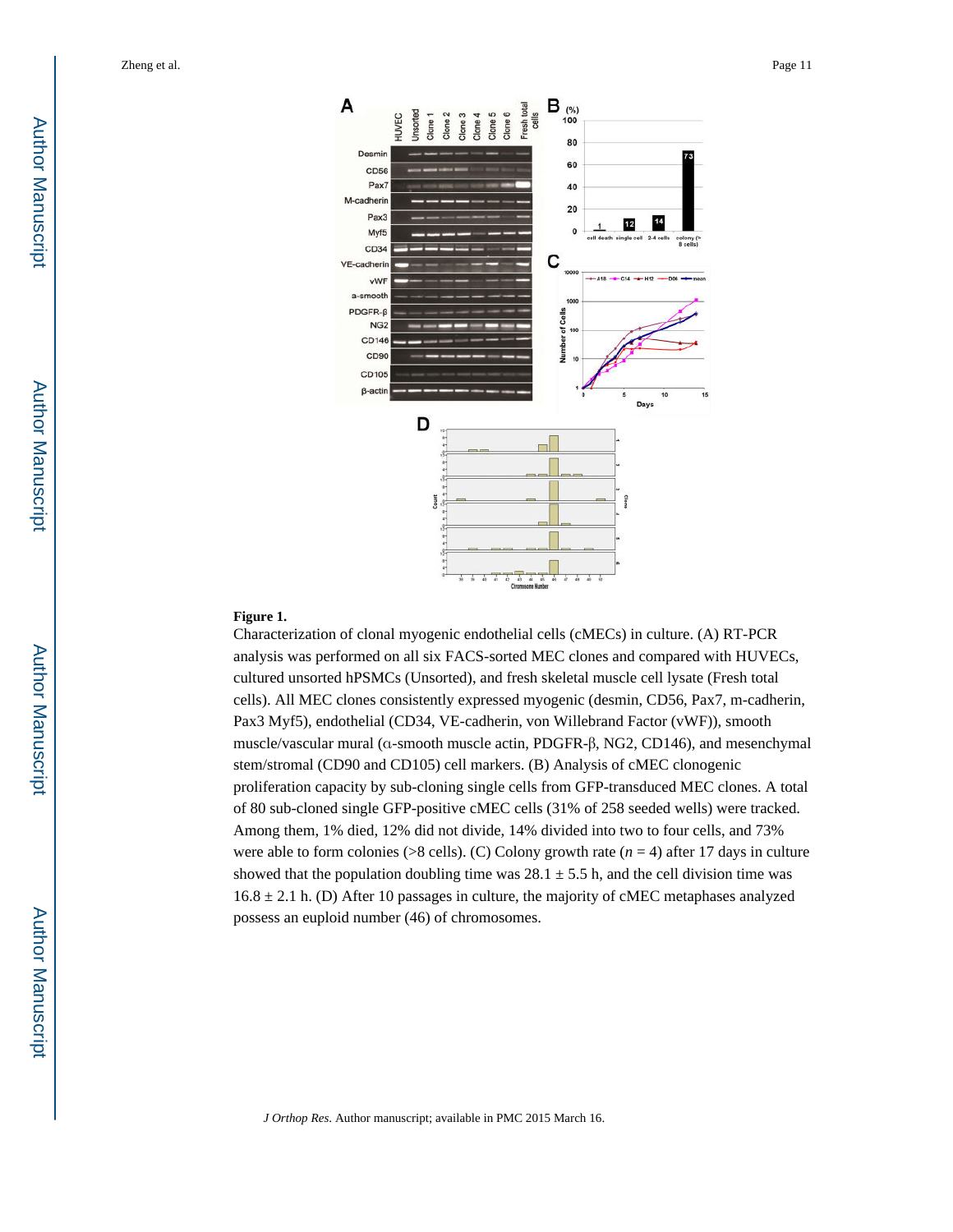Zheng et al. Page 12



#### **Figure 2.**

Chondrogenic differentiation in vitro and in vivo. (A) Gross morphology of cartilage-like pellets formed by cMECs and unsorted muscle cells after being pellet-cultured in chondrogenic medium for 3 weeks. (B) cMEC pellets had significantly larger volume than unsorted hPSMC pellets at Days 7 and 21 (\*\**p* < 0.01, Student's *t*-test). Data were shown as mean  $\pm$  SD ( $n = 3$ ). (C) Chondrogenic differentiation is revealed by Alcian blue/nuclear fast red staining of pellets cultured in chondrogenic medium supplemented with BMP4 and TGFβ3 at different time points (Days 7, 14, and 21) (10× magnification, scale bar represents 25 μm). (D.a) cMECs were genetically engineered to express nLacZ reporter gene. Positive staining (blue) is localized to the nuclei of the cells (scale bar represents 25 μm). (D.b) Three weeks after transplantation, chondrogenesis in vivo by cMECs was demonstrated by colocalization of round chondrocytes with blue nuclei (arrow) after staining for βgalactosidase/eosin (scale bar represents 50 μm) (D.c) Chondrogenesis of cMECs was also revealed by positive immunostaining for collagen type-II (red) (scale bar represents 25 μm), and (D.d) Co-localization of collagen type-II (red) and β-galactosidase (green, arrow) signals was also detected (scale bar represents 50 μm).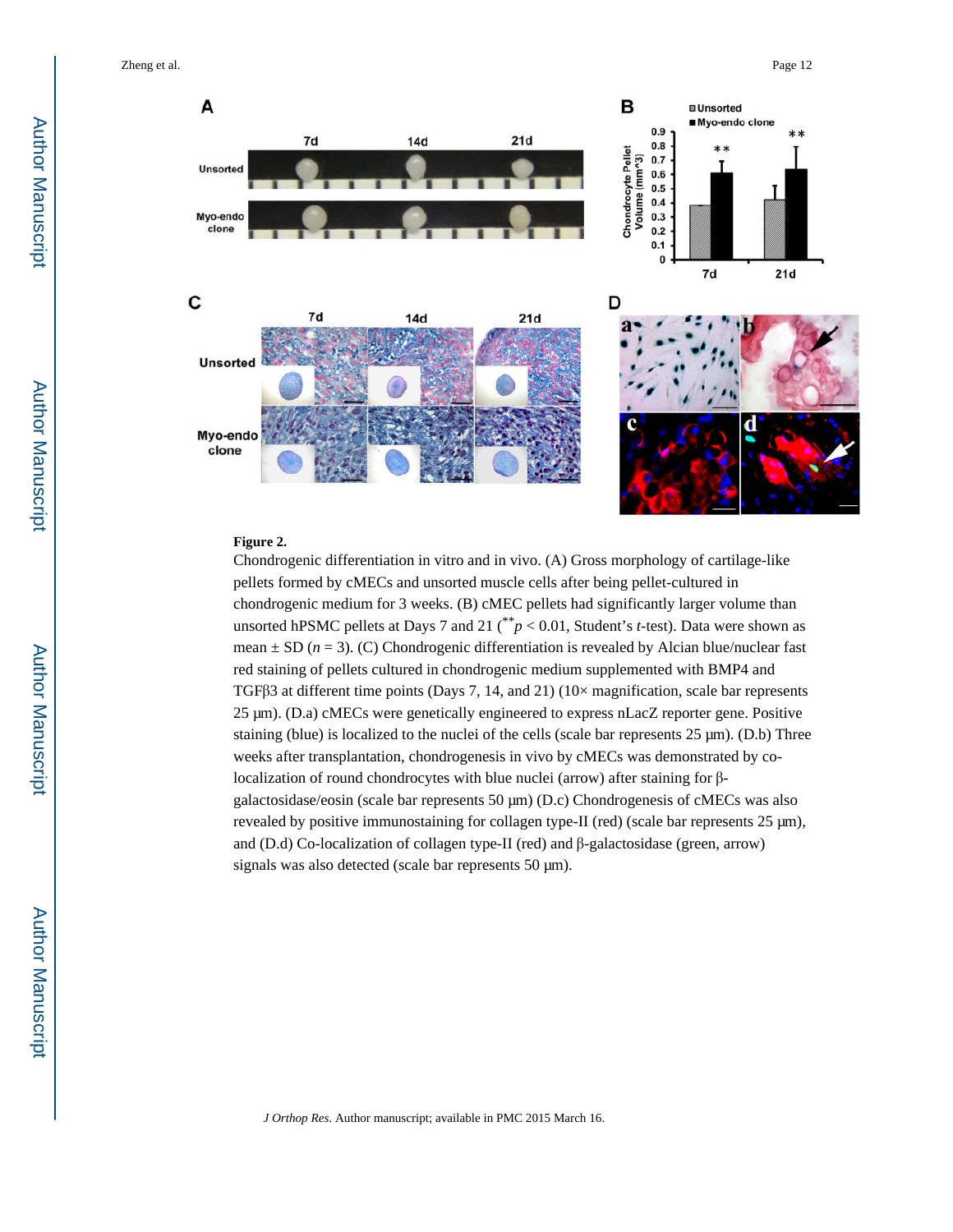Zheng et al. Page 13



#### **Figure 3.**

Osteogenic differentiation in vitro and in vivo. (A) von Kossa staining of cell pellets cultured in the osteogenic inductive conditions at different time points. Compared to unsorted cell pellets, cMEC pellets cultured in the osteogenic inductive medium containing BMP4 appear to display more extensive mineralization at Days 7 and 21. Nevertheless, control cMEC pellets maintained in proliferation medium exhibited no mineralization (scale bar represents 250 μm). (B) MicroCT images showed that cMEC pellets have a significantly higher (C) mineralized matrix volume and (D) mineralized matrix density when compared with unsorted cell pellets at Days 7 and 21 (\*\**p* < 0.01, Student's *t*-test). Data were shown as mean  $\pm$  SD ( $n = 3$ ). (E) cMECs or unsorted hPSMCs were retrovirally transduced to express BMP4, seeded onto Gelfoam, and implanted into the intramuscular pocket of SCID mice. MicroCT imaging demonstrated that cMEC implants appear to give rise to larger and more organized ectopic mineralized tissue than unsorted cells at all time points. (F) There is a